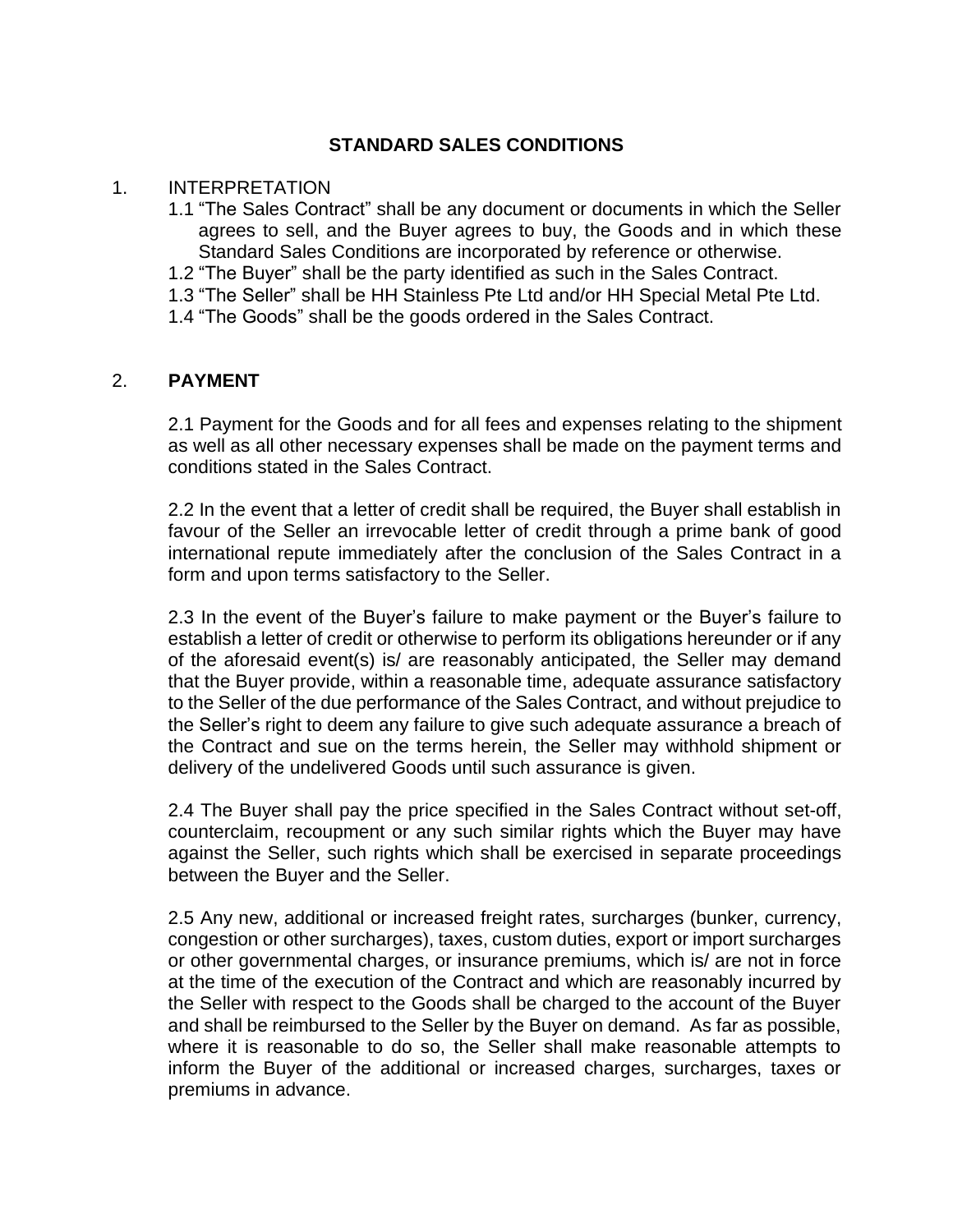## 3. **SHIPMENT OR DELIVERY**

3.1 The Contract shall specify whether the Buyer or Seller shall be responsible for the shipping and/or delivery of the Goods, and at what point title of the goods (and therefore risk) passes.

3.2 The obligations of the Seller to ship or deliver the goods specified in the Sales Contract by the time or within the period specified in the Sales Contract shall be subject to availability of the vessel or the vessel's space.

3.2 If, under the terms of the Sales Contract, the Buyer is to secure or arrange for the vessel or vessel's space, the Buyer shall secure or arrange for the necessary vessel or vessel's space on berth terms basis and give the Seller shipping instructions within a reasonable time prior to shipment, including but not limited to the name and detailed schedule of the vessel. If the Buyer fails to give such instructions within a reasonable time prior to shipment, the Seller may, at its sole discretion and at the Buyer's risk and account, arrange for the appropriate vessel or vessel's space to make shipment of the Goods without prejudice to and in addition to any other rights and remedies the Seller may have under the Sales Contract or at law or in equity or otherwise.

3.3 In case of shipment or delivery in installments, any delay or failure in shipment of one installment shall not be deemed a breach of the Sales Contract giving rise to a right of the Buyer to cancel the Sales Contract or refuse to accept performance with respect to other installments.

## **4. FORCE MAJEURE**

If the performance by the Seller of its obligations hereunder is directly or indirectly affected or prevented by force majeure, including but not limited to Acts of God, flood, typhoon, earthquake, tidal wave, landslide, fire, plague, epidemic, quarantine restriction, perils of the sea, war declared or not or threat of the same, civil commotion, blockade, arrest or restraint of government, rulers or people, requisition of vessel or aircraft, strike, lockout, sabotage or other labour dispute, explosion, accident or breakdown in whole or in part of machinery, plant, transportation or loading facility, governmental request, guidance, order or regulation, unavailability of transportation or loading facility, bankruptcy or insolvency of the manufacturer or supplier of the Goods, or any other causes or circumstances whatsoever beyond the reasonable control of the Seller or manufacturer or supplier of Goods, then the Seller shall not be liable for loss or damage, or failure of or delay in performing its obligations under the Sales Contract and may, at its option, extend the time of shipment or delivery of the Goods or terminate unconditionally and without liability the unfulfilled portion of the Sales Contract to the extent so affected or prevented.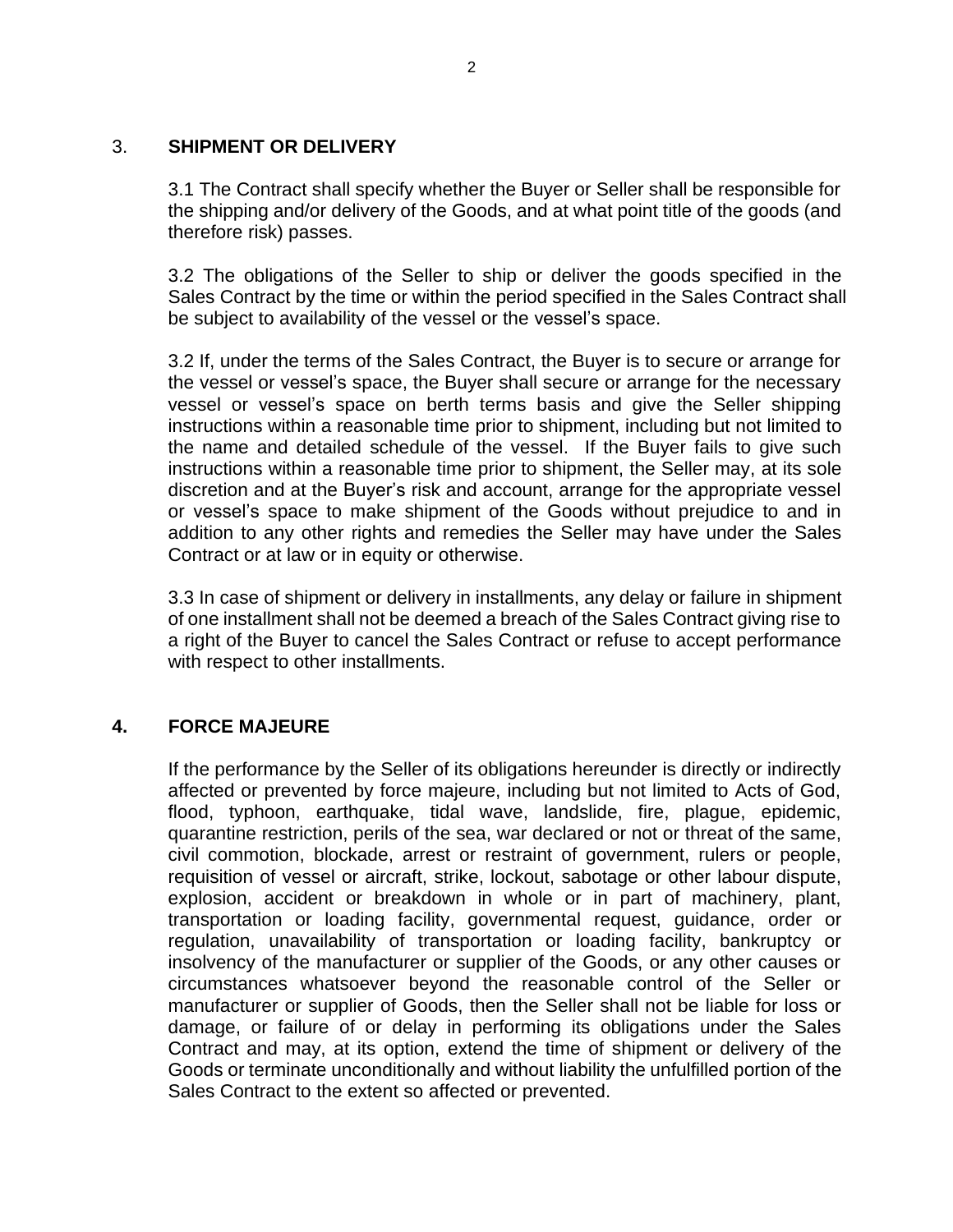#### 5. **DEFAULT**

5.1 In the event of

- (i) the Buyer's failure to perform any provision of the Sales Contract; or
- (ii) the Buyer's inability to pay its debts generally as they become due; or
- (iii) the Buyer's bankruptcy or insolvency; or
- (iv) appointment of a trustee, receiver or liquidator of the Buyer of any material part of the Buyer's assets or properties

(all collectively termed 'Events of Default'),

the Seller may, at its sole discretion,

- (i) terminate the Sales Contract or any part thereof; and/or
- (ii) declare all obligations of the Buyer immediately due and payable; and/or
- (iii) resell the Goods; and/or
- (iv) hold the Goods for the Buyer's account and risk; and/ or
- (v) postpone the shipment of Goods; and/ or
- (vi) stop the Goods in transit, and/ or
- (vii) demand from the Buyer reimbursement for all losses or damages arising from any of the aforesaid Events of Default.

5.2 For the avoidance of doubt, the rights and remedies of the Seller hereunder are cumulative and in addition to the Seller's rights, powers and remedies existing at law or in equity or otherwise.

5.3 In the event of any of the aforesaid Events of Default, the Buyer shall fully indemnify the Seller in respect of all administrative and legal fees reasonably incurred by the Seller in enforcing its legal rights against the Buyer.

5.4 Time shall be the essence in all clauses relating to the payment obligations of the Buyer. Any forbearance on the part of the Seller shall not be deemed a waiver of its rights against the Buyer unless expressly agreed in writing.

# **6. INTELLECTUAL PROPERTY RIGHTS**

6.1 Nothing contained in the Sales Contract shall be construed as transferring any patent, trademark, utility model, design, copyright, mask work or any other intellectual property rights in the Goods, all such rights being expressly reserved to the true and lawful owners thereof.

# **7. WARRANTY, CLAIM**

7.1 Unless expressly stipulated in the Sales Contract, the Seller makes no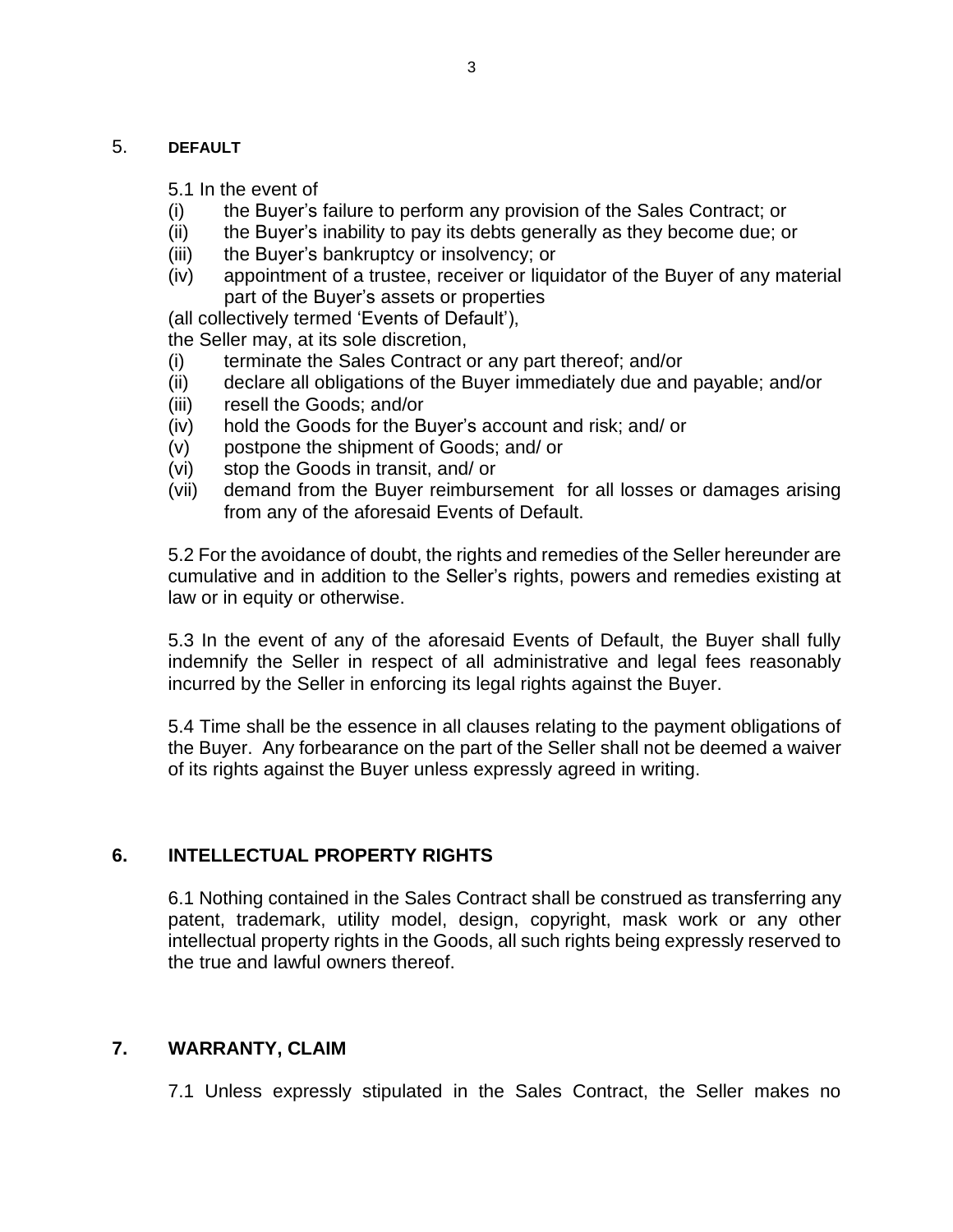warranty or condition, expressly or impliedly, as to the fitness or suitability of the goods for any particular or use or the merchantability thereof.

7.2 If any warranty exists, the Seller's liability shall be limited to the replacement or repair of the defective Goods.

7.3 Any claim by the Buyer of whatever nature arising under or in relation to the Sales Contract shall be made by registered airmail within thirty (30) days after the arrival of the Goods at the port of destination, or solely with respect to claims alleging the existence of a latent defect of the Goods, within six (6) months after the arrival of the Goods at the port of destination, and any such claims shall contain full particulars with evidence certified by an authorized surveyor.

## **8. LIMITATION**

8.1 The Seller shall not be responsible under any cause of action in contract law, tort law or on any other basis, to the Buyer for loss of profit, loss of revenue, loss of use or loss of goodwill, or for the cost/ damage of downtime or substitution of goods, or for any third party claims against the Buyer, including any made by its customers, in relation to the Sales Contract or for any special, incidental, consequential, indirect or exemplary damages whatsoever. The Buyer indemnifies the Seller against any such third party claim against it.

8.2 In the event of non-performance or a breach by the Seller, the Buyer shall only be entitled to seek the repair or replacement of the Goods, or the monetary equivalent (and not more) of the same.

8.3 In no event shall the Seller's total liability under the Sales Contract exceed the price of the Goods in aggregate.

#### **9. GENERAL**

9.1 The Sales Contract is governed by the laws of Singapore and parties submit to the exclusive jurisdiction of the courts of Singapore.

9.2 The Sales Contract constitutes the entire agreement between the parties hereto and supersedes all prior or contemporaneous communications, agreements or undertakings with regard to the subject matter hereof. The Sales Contract may not be modified or terminated except by a written agreement between the Seller and the Buyer. In particular but not limited to this, the Buyer shall not transfer or assign the Sales Contract or any part thereof without the Seller's prior written consent.

9.3 Any notice to be given to any of the parties, or any Court document which is required to be personally served, shall be deemed duly given or served if delivered